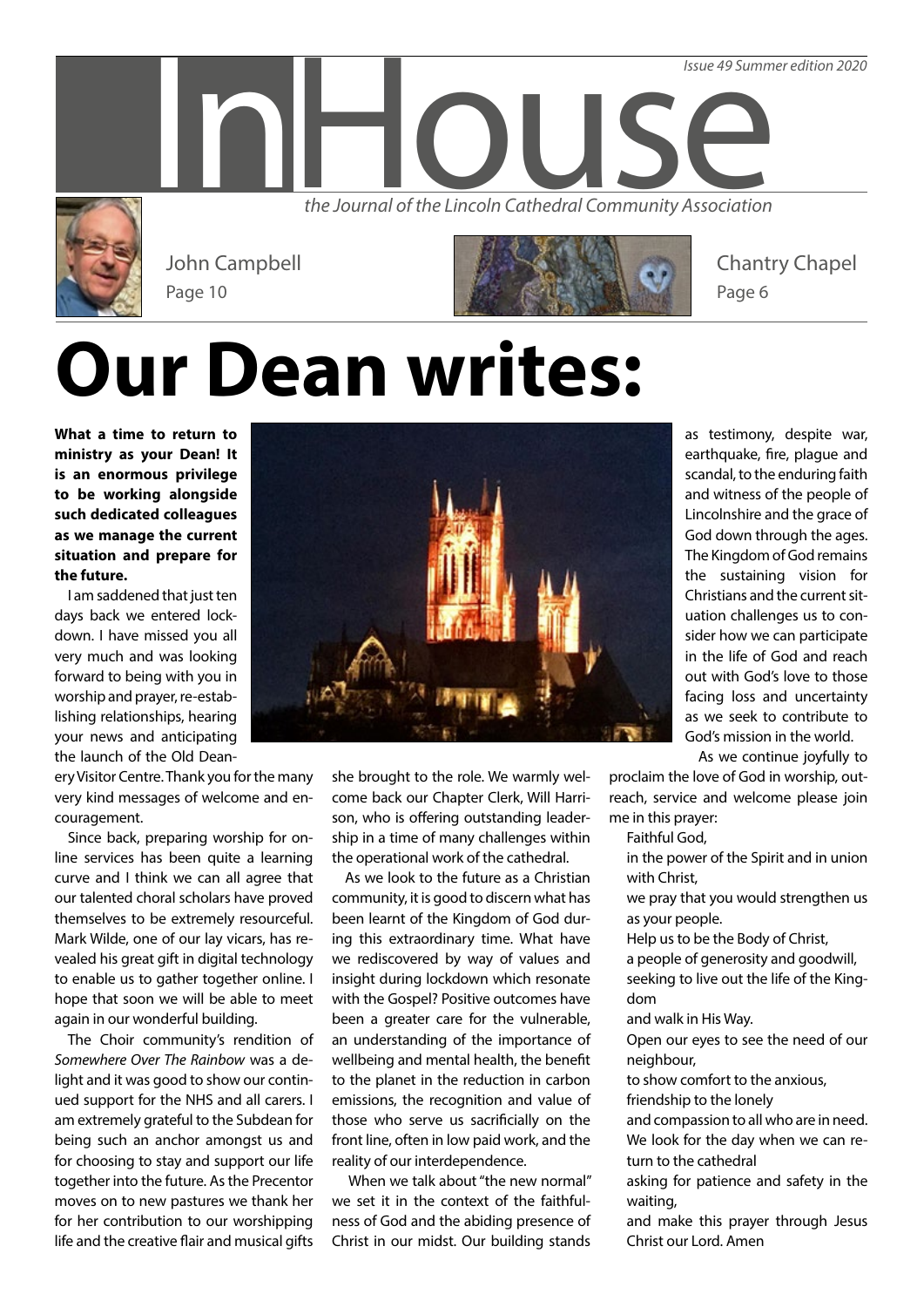$\overline{\phantom{a}}$ 

# **History beneath our feet**

Margaret Campion and Elaine Johnson

**It is quite well known that beneath the Lincoln Sub-Deanery there is a Roman Hypocaust – but how many have actually been down the hole and visited it?** 

Not many, I think – and neither have I, because on the day the visit was organised it was wet, slippery and dank and the thought of possibly slipping and needing the fire brigade to haul me out was not appealing! However, John Patrick and another *InHouse* reporter were not put off and together with Dr Anne Irving made the historic visit.

The entrance is concealed by a manhole

cover and as we arrived two members of the Works dept. were on hand to open it up and check that the rain had not made it impassable. Then I watched as the three heads slowly sank below the surface and disappeared from sight....

Our intrepid team were really exploring 2,000 years of history and as the hypocaust had not been opened by the Works Dept for at least eight years, it was also a first for both the men on hand. I peered down the hole – it literally is a hole – with a short ladder needed to reach the worn and slippery steps, presumably used originally by the slaves whose job it was to keep the furnace burning and haul down the logs to feed it. I am told it was noticeably warmer at floor level and very dry. The site extended under Exchequer-gate from the Sub-deanery; the pillars were square, about two feet apart and not high enough to stand upright, although



they were measured at about five feet high when the hypocaust was discovered and investigated in 1739, according to the records.

When found, they were covered in 'large tyles, 2 inches thick, reaching from pillar to pillar' (Society for Lincolnshire History and Archaeology). These were, in turn, covered with cement, on which was laid a tessellated pavement. The niche where the furnace existed alongside the room is still visible with blackened stones. It is about two feet wide and the same deep and high. It would hold an open fire served continuously with wood; the ashes cleaned out by sweaty slaves!

After the explorers resurfaced, we were conducted to the hinterland of the Sub-deanery – I had not realised how extensive these back regions are – to the first of several chambers all with brick barrel-vaulted ceilings. Here another manhole was uncovered to show the remains of the Roman mosaic flooring which forms the upside of the roof of the hypocaust. There is about eight square feet visible, and it is thought it may continue further along the line of Exchequer-gate. It is an undecorated mosaic, simply tiny one-inch square chips tessellated to form an unbroken carpet.

Our very grateful thanks to the Works dept and John Patrick for giving us such an unprecedented opportunity to visit this unique archaeological feature of Lincoln's Roman past. It was an unforgettable experience.

The accompanying photo clearly illustrates the pillars as we saw them. For further information and a contemporary drawing of the 18th century archaeological investigation, please see the Society for Lincolnshire History and Archaeology website.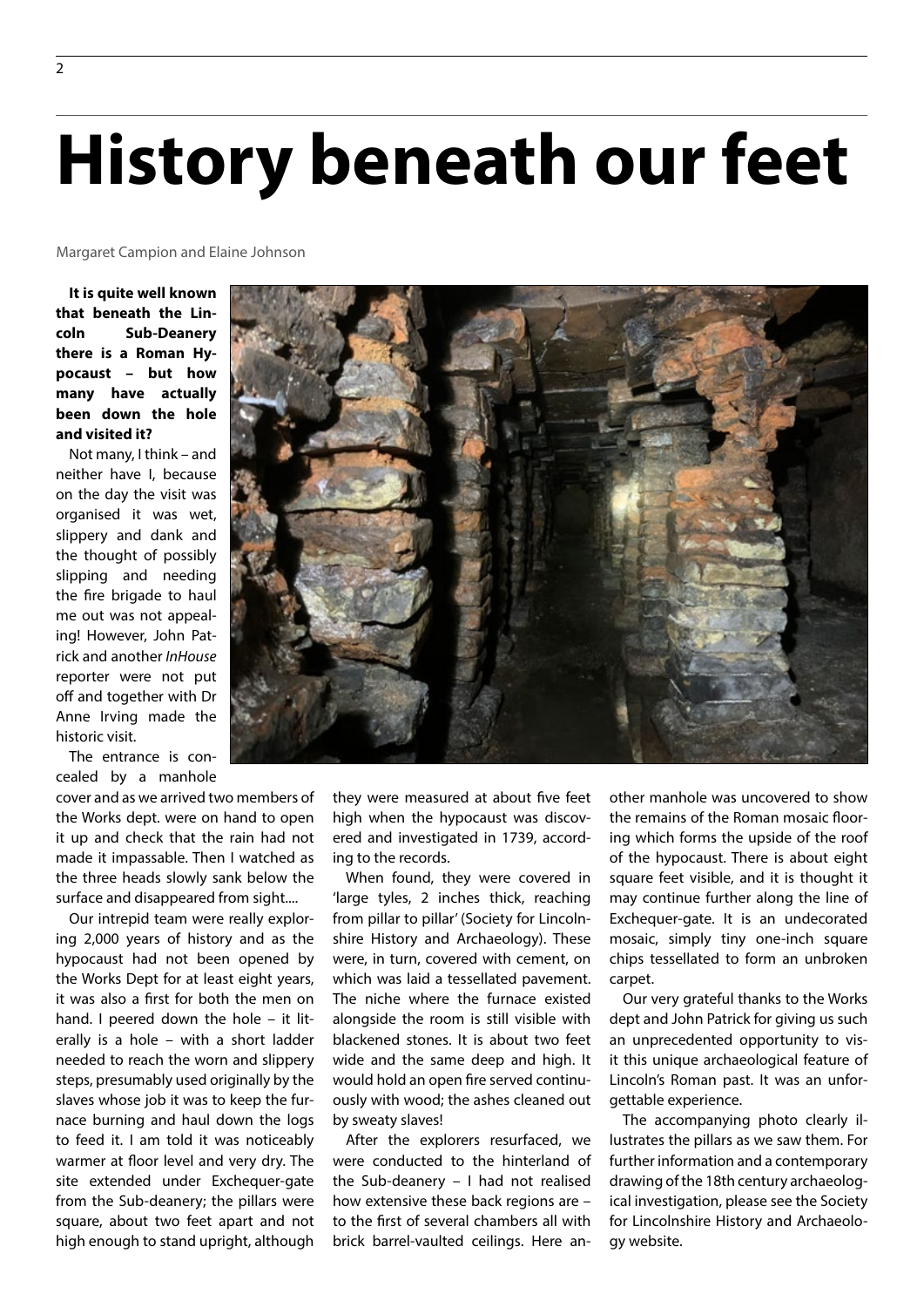### **A word from the editor**

Muriel Robinson

**This edition of InHouse is probably the only one that has ever been produced just electronically - until the cathedral is open again, there is no sensible way of distributing paper copies - but we felt it might be welcomed even so.** 

Please do let other people know about it and how to find it! This issue was going to be almost entirely about our buildings, as we had hoped to be reporting on the new Visitor Centre and other Cathedral Connected developments. Instead, we have a mix of articles about the cathedral and Close, some Lockdown stories from members of the congregation, and a couple more farewells, most significantly to the Dean's Verger, John Campbell.

As I write, the Prime Minister has just announced that from Monday we can meet in groups of up to six, and even in each other's gardens. I hope that for those of you who have been locked down alone, this will be particularly good news- we are

certainly excited by the thought of a little very carefully managed socially distanced socialisation. Let's pray that we don't get a second peak and that we can gradually move to our new normal, and even eventually to worshipping together.

The other good news, rather more local, is that we have a new



sponsor for *InHouse* for this year, so that after this issue we will be able to continue to print copies for you. We have to thank Jo Blanchard for helping us find him - his name is Andrew and he runs his own joinery company, Andrew World Joinery, working both commercially and in people's homes. We are really grateful to him for offering to support us in this way.

We are hoping that this edition may have a slightly longer shelf life in terms of accuracy than the last one! Between it going to print and appearing, we had the good news that Dean Christine was back, and the equally good news that John Patrick (to whom we said goodbye in the last edition) had decided to stay with us! We advertised the flower festival, now delayed till next year, and our acting Dean, smiling at us from the last front cover, had gone back to his usual role as Archdeacon of Stow and Lindsey. At one point the editorial team thought of running a 'spot the inaccuracies' competition! It's lovely to have a message from the Dean for our cover, together with a great photo of the cathedral in its golden splendour on Easter

Day, which may be of particular interest to those of you who live too far away to enjoy the way our new lights have been used to mark liturgical moments and VE Day as well as being blue every Thursday to thank all key workers. We hope this edition may be a little more accurate…

# **Locked down and on furlough**

Janis Daly

**Initially locked down, I thought that working from home would be an anchor, my new normality and although anxious about the undoubted challenges I was confident that it would be fine.** 

However, the initial preparations had to be packed away when I was furloughed. The first reaction to furlough was shock and heightened anxiety in a world where overnight all normality had gone. I tried to find a new routine. In a normal world there would likely have been an end date when work would recommence that I could move towards; of course, there is none. There are still too many unknowns and uncertainties for us all. If it was a permanent end to my working life (back in the world we knew) e.g. retirement, I could build on my volunteering roles and look forward to exploring others; they too have gone for now.

So, I currently have far too many books on the go! I reach out to people (phone/ email/write a letter/talk to friends and strangers in shopping queues) to try to reinforce that we're not alone in our personal struggles and if I can, share a smile and share hope.

Meanwhile my husband Mike has been on a steep learning curve including letting our cat out before lessons. The initial daily live video lesson included her yowling to be let out! He uploads worksheets, power points (hours of work viewed in moments by pupils!), marks on-line and constantly prepares more.

My anchor has been my faith. Using technology, I can still attend evening prayers at a local Church. To feel connected in "real time" with others during services can bring me a sense of peace; looking forward to when we can all meet again and join together in worship.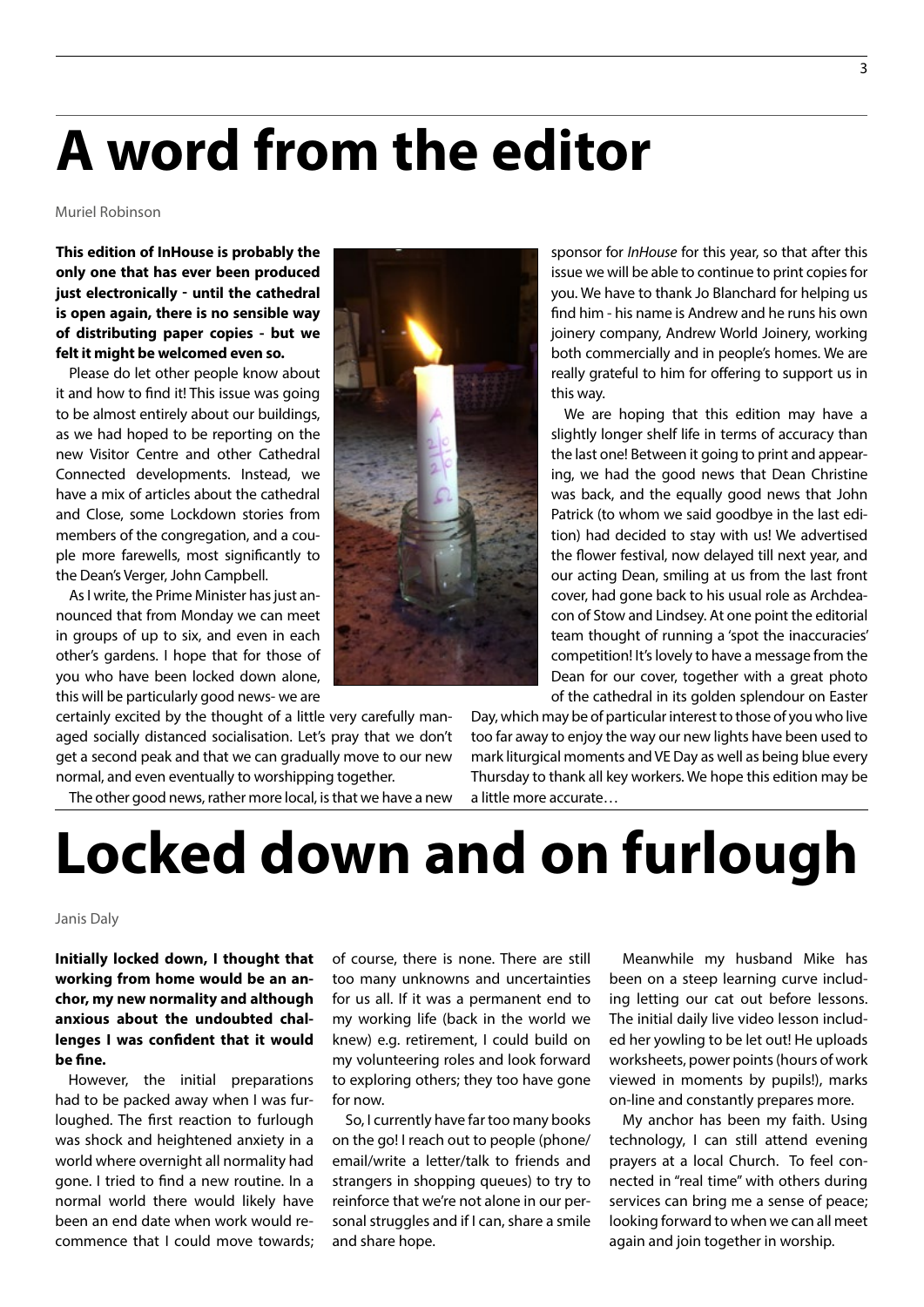# **Lincoln Cathedral Treasury**

Derek Wellman

### **Lincoln Cathedral Treasury is home to a fine collection of church plate which dates from the thirteenth century to the present day.**

All but a few of the items on display are on loan from churches around the diocese. Much has already been written about the silverware itself and helpful information about the individual pieces and the times in which they were made can be found in the three-volume catalogue which is kept in the Treasury. Information in relation to the room which houses the Treasury appears to be less readily available though this area does undoubtedly have its own points of interest.

The Treasury is situated at the corner of the north choir aisle and the eastern transept crossing; on the corner outside the Treasury is one of the well-known Trondheim pillars. What is now the Treasury dates from the thirteenth century and was originally part of a larger area which extended eastwards to the wall of the eastern transept. It appears that this area was reduced in size in the

fourteenth century by the addition of an internal wall in order to form a chapel. The original north and west walls featured the double arcading which is also to be found in the two choir aisles and much of this can still be seen today. At one time there was also another room above but its floor and the means of access to it were removed long ago.

The Treasury is in what used to be called The Medicine Chapel. At various times the room has also been known as St. Hugh's Chapel, The Dean's Chapel and Pooley's Pantry (see below).The name The Medicine Chapel suggests that at one time the Treasury may have been the Cathedral's dispensary or pharmacy. Little evidence remains to suggest this former use but cut high into the south and east walls are some niches which are thought to have been cupboards for the storage of the herbs and potions which were used in the preparation of medicines. There is also a drain hole set into the floor beside the north wall which may have been used by the pharmacists for the disposal of surplus fluids;

alternatively it may have served as a piscina for liturgical use. The room has also been used at different times as a Dean's Vestry, as a general Glory Hole and as a place where a cleaner named Mr. Pooley kept his cleaning equipment and materials until his death in 1922 – hence Pooley's Pantry as mentioned above.

The initial idea for the Treasury came from Charles Oman, Keeper of Metalwork at the Victoria and Albert Museum. The required funding was provided by The Goldsmiths Company who appointed Louis Osman as the architect in charge of the project. Canon Peter Hawker was also much involved and was appointed as the first Keeper or Custos Thesauri. The Treasury was officially opened on the 17th May 1960 and so will celebrate its sixtieth anniversary later this year.

The establishment of the Treasury necessitated the carrying out of fairly extensive work and this was done so as not to detract from the original architectural character of the chapel. The doorway from the choir aisle was unblocked to form the present entrance and iron gates were put in place. Under-floor heating was installed together with four new stained-glass windows designed by Geoffrey Clarke who also designed some of the windows for the new Coventry Cathedral.

The most notable modern architectural feature of the Treasury is the asymmetrical central display case. It is suspended on a Purbeck marble column and its individual sections follow the pattern of the irregular vaulting of the roof high above. The large light fitting immediately above the display case is similarly designed.

There is much to see and enjoy in the Treasury so do please come along and pay a visit. The Treasury is usually open to visitors from 11.00 am to 3.00 pm on Mondays to Saturdays.

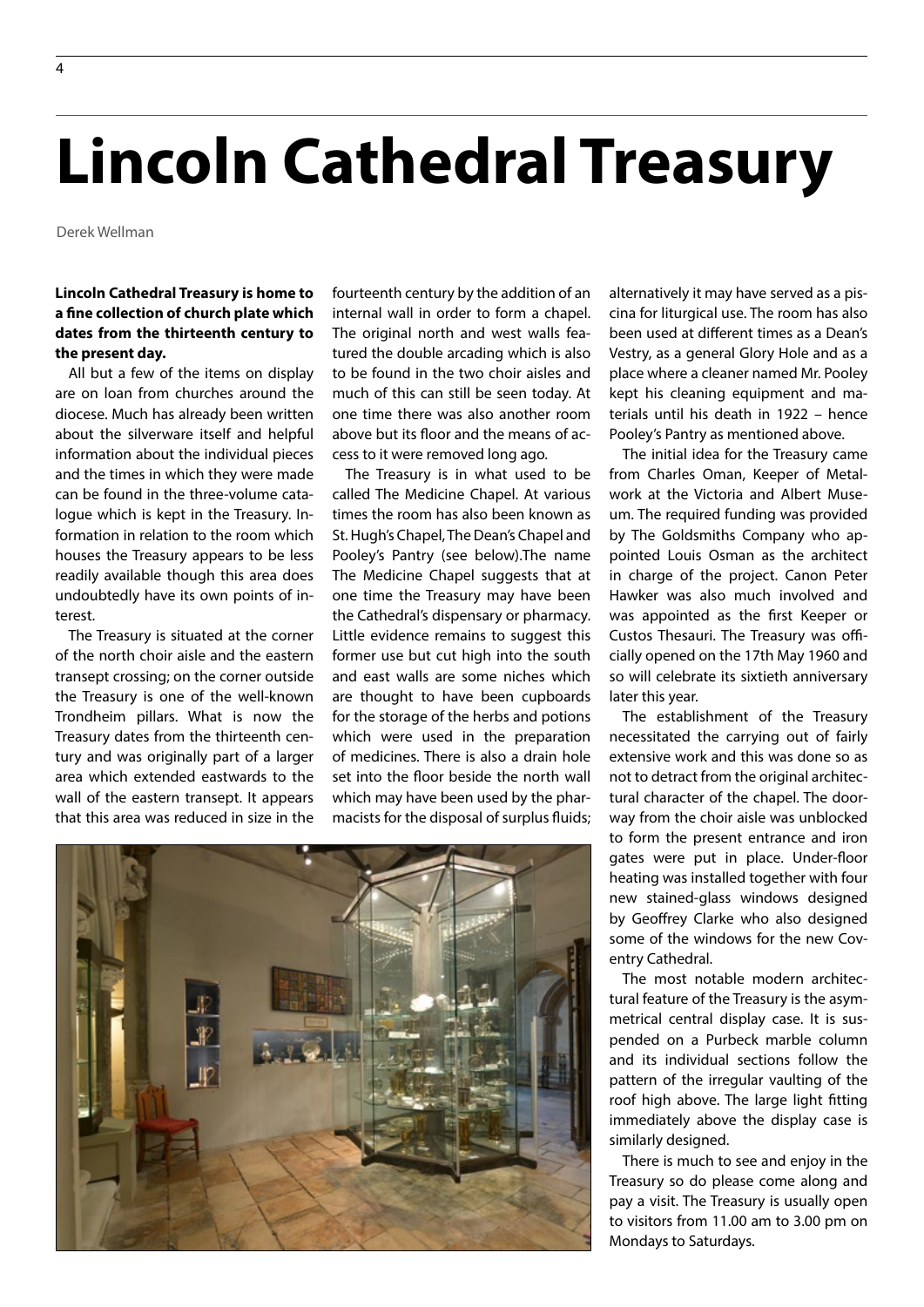## **The Paulinus Banner**

Gordon Jackson

**At Easter 627 Paulinus baptised Edwin, the Northumbrian King, at York. This was followed up by tireless instruction in the Christian faith and baptisms in the rivers Glen and Swale, before he came to Lindsey and Lincoln.** 

Here his first convert was Blecca, the city's reeve, with all his family, and no doubt hundreds more, for Paulinus was nothing if not zealous.

It was probably not the first bringing of the good news to Lincoln. There was most likely a wooden church already in the city, but Paulinus replaced it with a beautiful stone church where many healing miracles were enjoyed. This church we now know as the site of St. Paul-in-the-Bail. But "nowt's as fickle as fortune", and by Bede's time a century later the King and his folk were routed and the church Paulinus had built was destroyed, although many still availed themselves of healing there.

Despite Bede's graphic account of these events, and the fact that his history is so widely available, I have looked in vain for a suitable memorial to Paulinus in Lincoln or the diocese, and still haven't found one. Some years ago a service was held at the site in the Bail on his feast day, October 10th and we were able to descend to the original graves, some ten foot below ground and gave

thanks to God for Paulinus and his followers. I recorded it in my poem *Akropolis*.

But that wasn't enough. And so I conceived the idea of a banner, and a visible reminder that could celebrate his feast day. I enlisted the help of my son Paul, who, as always, gave it thought and produced a design both apt and original. On a green ground edged in red are two figures – Paulinus, tall, in full canonicals, holding in his right hand a large



and weighty volume of the Scriptures, and Blecca, encumbered with a pen and many papers, in short Saxon tunics, with long white socks (one with a hole in it), and both of them bald with halos of white hair. Paulinus' left hand rests on what seems to be a tombstone, but as the eye travels downwards it becomes the chancel of the church's ground plan. This is in the same red as the edging, and bears the legend *Upon the hill I will build my church*.

So much for the conception, the finance and planning, the administration. We now see how the work is done, not just the building but the effort of its creation. This is shown in more figures, twelve in all, mostly stripped to the waist like modern builders since the work is heavy and hot; they are bare-legged too, not a pair of jeans in sight. One pair is digging and shovelling; two more are smoothing rough timbers with adzes; another pair are working a saw dividing a beam; two others are adding mortar to a large stone; another pair are carving a stone with masons' hammers that look like ice lollies; and lastly two labourers carry wicker baskets full of stones for foundations and infills.

It shares with the trade union banners a call to respect for the workman that is worthy of his hire, for the virtue of skill and the hidden glory of industry. Paul's design celebrates not only the zeal of Paulinus, and the shrewdness of Blecca, but also the strength-sapping labour that underlies all churches. But that's not all. On the banner's reverse is the text of Bede picked out beautifully in semi-uncials:

*Paulinus also preached the word of God in the province of Lindsey; his first convert was Blecca reeve of the city of Lincoln with all his* 

*family. Here he built a beautiful stone church which today either through neglect or enemy damage has lost its roof although the walls are still standing and each year miracles of healing occur in this place among those who seek it in faith. Bede.*

The banner was designed by Paul Jackson, hand-sewn by Dilys Jones and Margaret Pond, mountings by Norman Bonner, and is currently housed in the Guilds Chapel in the South Transept.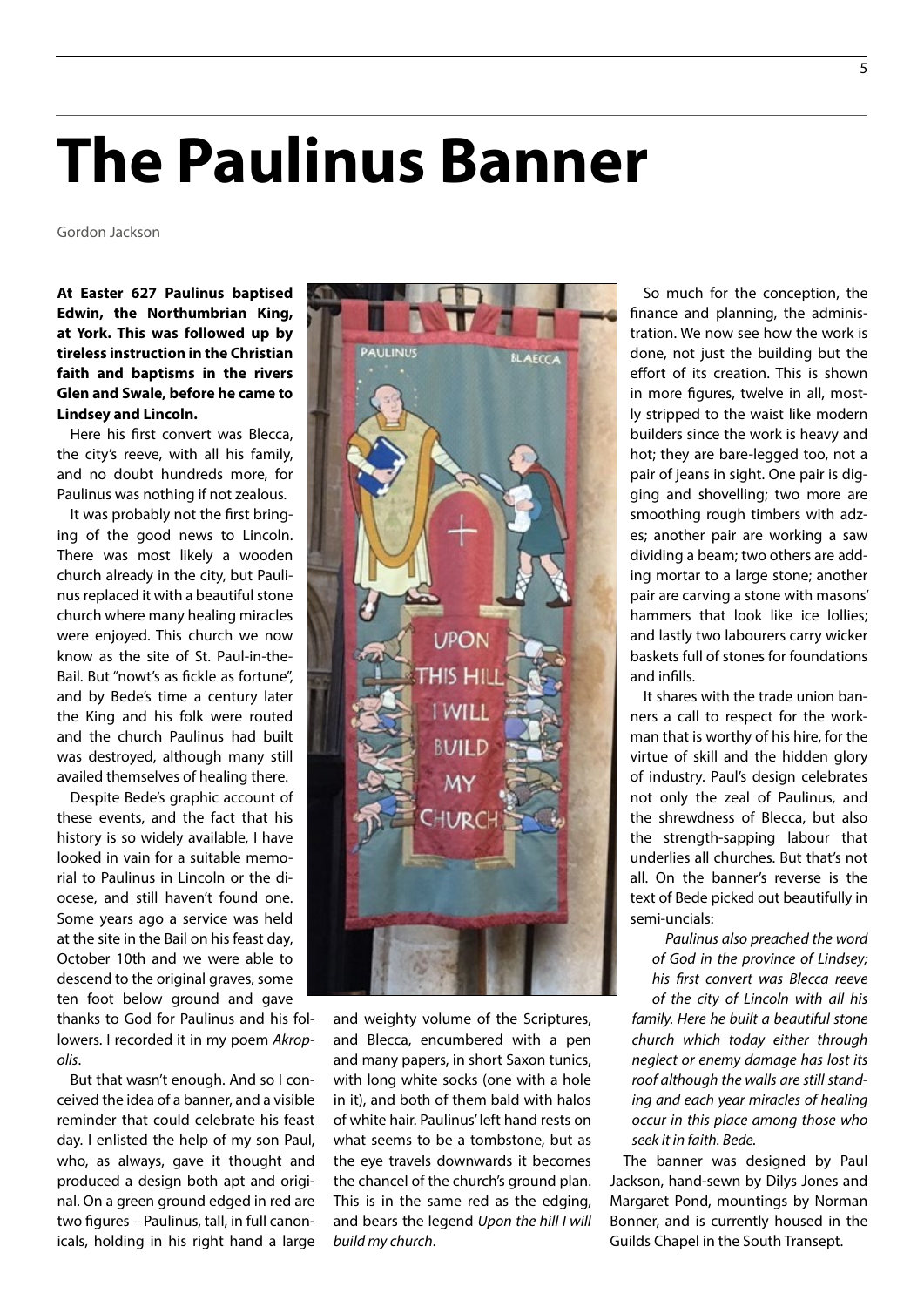### **The Chantry Chapels: Bishop Grosseteste**

#### Margaret Campion



**This apsidal Chapel in the South Transept is actually dedicated to Ss. Peter and Paul although more usually referred to as 'The Bishop Grosseteste Chapel'.** 

From early records we are told that here the mass was said daily for the Chapter as a Common Brotherhood (Revd. Strawley again) and it was here too, that former bishops of Lincoln were commemorated. Bishops Gravesend, Lexington and Repyngdon are also buried in this transept.

However, it is Bishop Grosseteste who is of greater interest to the modern community, since his contribution to education is remembered with the university bearing his name and with which many of the present cathedral community are connected. In his life Grosseteste was a famous scholar and theologian; he is recorded as having studied in Paris and held offices, studied and lectured in Oxford and Cambridge and may also have been Chancellor of Oxford.

The present ledger stone commemorating the Bishop was dedicated in 1953 and was the gift of the Readers of the Diocese. The two bronze and parcel gilt candle standards adorning the ledger were the work of Frank Knight of Wellingborough. The communion rails are of dark oak and the altar frontal was worked by the Cathedral Embroidery Guild. It depicts a wise old owl standing on the Book of Knowledge thus furthering the connection of the chapel to education. The altar ornaments, two candles and an unusual crucifix with two figures – St. John and the Blessed Virgin Mary - as well as Jesus actually on the cross, were also the work of Frank Knight. All the furnishings of this chapel are very much in the modernist style of the post-war years and we are told that the costs, over and above the various personal donations, were largely provided from funds raised, especially from colleges in both Oxford and Cambridge and from schools in Lincolnshire.

There is one minor feature of this chapel, not recorded in any of the information sources but well known to guides of a certain vintage, and that is 'The Man in the Moon'. It is an imperfection in the stone work surrounding the south westerly window which is crescent shaped and if you look closely it seems to have a man in the centre of the crescent! It is difficult to see if the sun is shining through the window – but it is there! Trust me!

Another interesting feature on the north wall is a little 'squint' into the neighbouring chapel now used as the Servers Vestry. If you look through it from the Servers Vestry your eye will be directed to the altar thus enabling people to see the Host being raised and to murmur a prayer without actually attending the mass.

One final footnote – Frank Knight of Wellingborough was a well-known silversmith and my brother was an apprentice with him in the 1950s. The apprentices were allowed to help on the more important pieces from the firm and my brother David remembers that he worked on the silver for the altar of St. Pauls and a Processional Cross for Nairobi. Sadly, he doesn't think he actually did anything with the Grosseteste furnishings!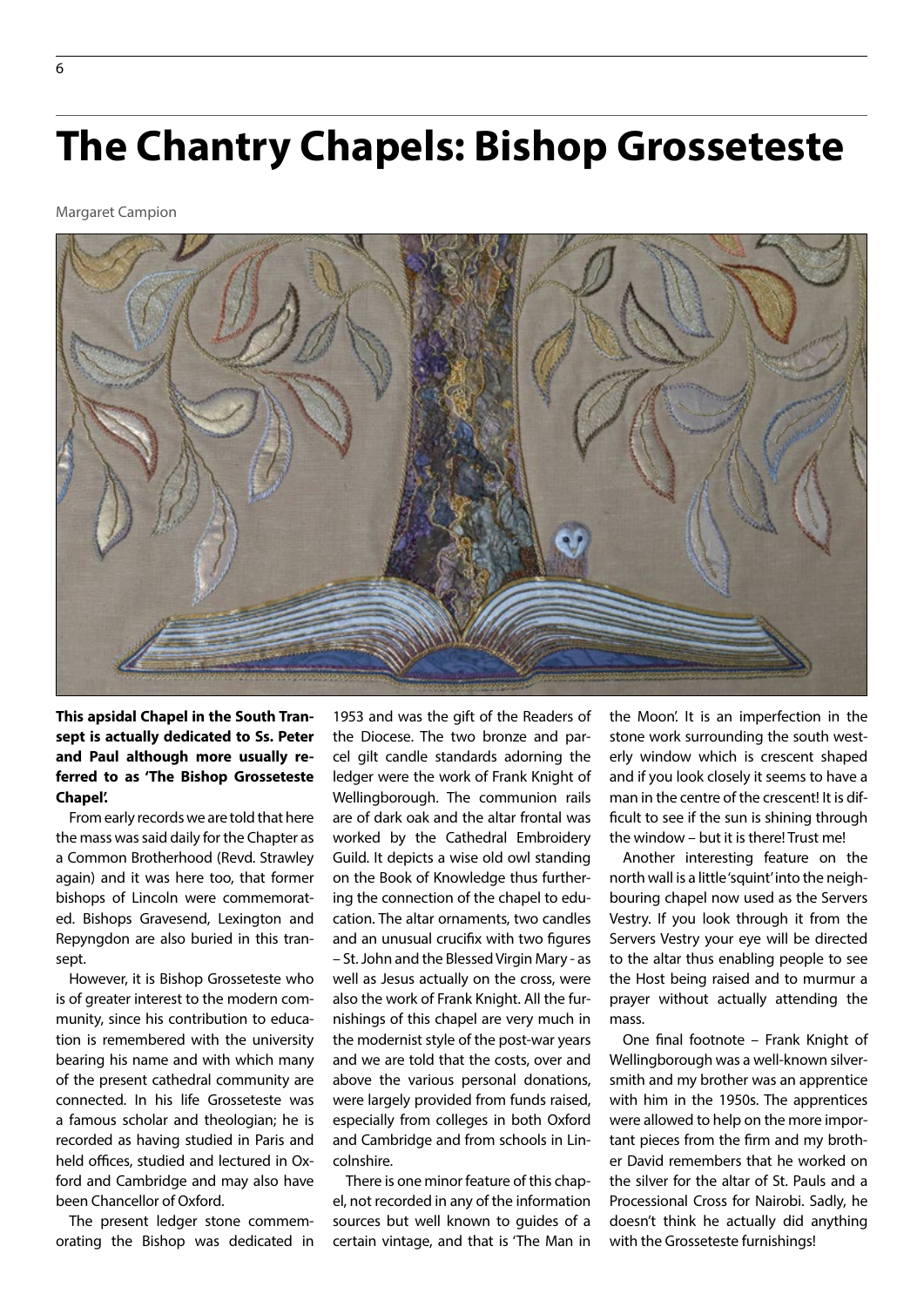# **Life in Lock Down**

Margaret Campion

**I almost got locked out of Lock Down in Lincoln since I didn't believe it would happen and only returned on Sunday 22nd March when I could no longer ignore the awful warnings!** 

As a result, having had two weeks away with my family, I was full of energy on my return and went into lock-down with gusto – the airing cupboard was my first target and, as it had not been excavated since we moved here in 2003, it was quite an adventure. That completed – it took a whole week – the garden came under assault and was in danger of becoming 'manicured' in appearance which was not what I wanted since I favour the 'wild' approach.

Energy levels were beginning to get depleted by this time and, turning to books, I started (and finished) Hilary Mantel's trilogy about Thos. Cromwell. When the poor Thos. eventually reached the scaffold, I heaved a sigh of relief and turned to lighter materials in the form of Georgette Heyer and Ngaio Marsh, whose mid-twentieth century detectives were still gentlemen, never, ever used bad language, were always polite to old ladies and loved their mothers. After reading three in succession they also lost their appeal and I turned to Eric Newby and happily followed him around the Mediterranean in his 1982 travels 'On the Shores of the Mediterranean'.

Finally, I must confess that on my daily walks around the roads and footpaths I managed to include visits to neighbours and sit in their gardens, dutifully 2 – 3 metres apart, and discuss world affairs and local gossip. Banging saucepans with the other Bee Field residents on Thursday nights has also been a ritual and finally twice a week my granddaughters visit with my shopping and I have the pleasure of younger company.

All in all, not a bad lock-down experience at all!

### **Prayer for Corrymeela**

God with us and God within us: just because we're all going through it doesn't mean this is normal. Everybody's a little stressed out, 'out of our comfort zone.' So we need to find a reserve of patience with ourselves and everyone else. We all could use a bit more compassion, and the time to take a deep breath.

Help us draw out our more tolerant selves, the ones who can cope with this mess. Give us the space to centre ourselves and find you. At peace. In our midst. Amen.

---

From the Facebook page of The Corrymeela Community, also on line at [https://www.cor](https://www.corrymeela.org/news/180/prayers-for-community-in-a  )[rymeela.org/news/180/prayers-for-commu](https://www.corrymeela.org/news/180/prayers-for-community-in-a  )[nity-in-a](https://www.corrymeela.org/news/180/prayers-for-community-in-a  ) 

(Thanks to Rev. Dr. Helen Hooley, one of the Methodist Ministers for the Lincoln Circuit, for introducing us to this prayer.)

### **Locked down in Minster Yard**

Anne Senior

**A moment of panic! Pulling up the kitchen window blind on the first morning of lockdown, I see the Cathedral West Front, the new, pale face of Exchequergate Arch, the Number Houses, but there is nobody there! Has the world stopped and everyone else wisely GOT OFF? No joggers, no dog-walkers, no satchelled children. No sound. Then four familiar metal voices: the quarter chimes from the south-west tower.** 

For many years, an almost daily Choral Evensong in the Cathedral has been a much-loved entr'acte, gently separating day from evening with superlative music and comfortable words. For a few days we are able to sit near the pulpit while a disembodied, though well-known, voice offers Evening Prayer. Then even this must stop as full closure is decreed.

At home, familiar words from a service: 'have done' and 'ought not to have done', seem to relate to this new life. Not 'Serious Sin', I think, but much indulgence in reading, drawing, painting, music, thinking, messaging and facetiming with loved people, caring for families of birds in what is no longer a tidy garden but a wildlife sanctuary. These delights can happily last all day, while evening brings Radio 3 or BBC i-player (another world to which I have succumbed). 'Not doners' – well,

proper cleaning, sorting out cupboards and chests, photographs and all those bags of what? under the bed. There's still time – but!

I've previously refrained from on-line shopping, but, oh dear, the joys of tapping the screen and a DVD of beloved Trollope or CDs of new or favourite music appear on the doorstep. I've cut my own hair. Now we may meet a friend outside, observing the 2m distancing, I think the wonderful cartoonist, Matt, might picture a salon wizard operating a very long pair of scissors! Some friends profess to need tight structure to tolerate lockdown: I am revelling in the lack of it!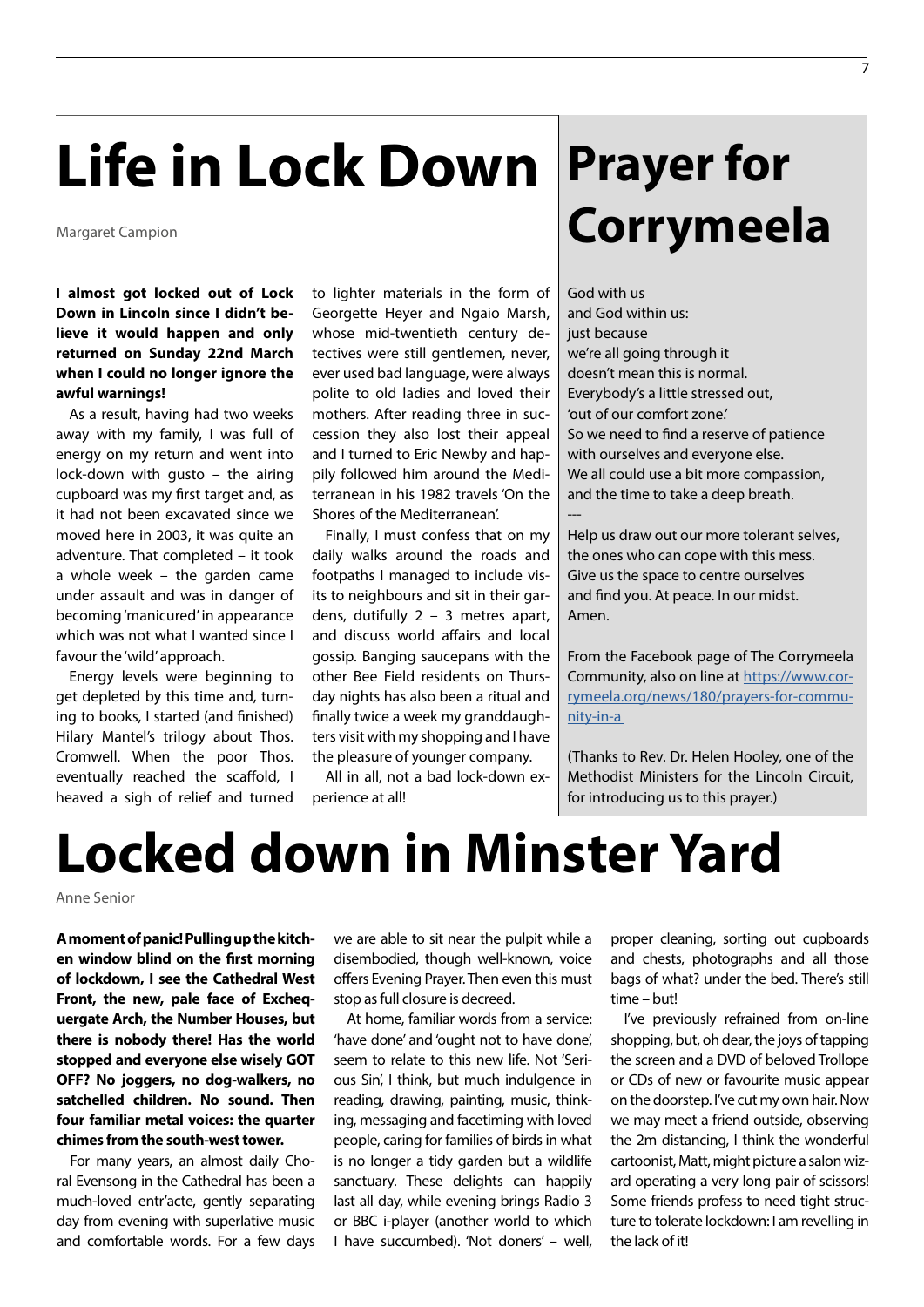# **The Campbell Marras in and out of lockdown**

*Quite a few of us from the Cathedral Community have been being sustained, encouraged and amused during lockdown by the daily posts and photos on the Campbell Marras Facebook page. We asked Jo Blanchard, instigator and primer mover, to tell us about the page and about how she goes about writing her very inspiring posts at the moment.* 

**How do you say thank you to someone who has quietly given so much to so many? Let me introduce The Campbell Marras…. a Facebook group started in April 2019. A gift of thanks, love and celebration of happiness for the duration of John Campbell's last year.**

After a chat with Patrick, (John's son) and a need to get fit by myself and the Canon's Verger, a plan was formed to run the Lincoln 10k 2020 dressed as John, (cassocks, moustaches and glasses included!) hopefully raising some essential funds for the BHF. The Campbell Marras was formed…(a marra being a friend in Geordie). Within months The Campbell Marras had spiralled into a beautiful, international community, a true testament to John himself. Through the creativity of our members we have had events such as Christmas Wreath making, Santa Fun runs, (moustaches under beards of course!), Interfaith coffee mornings, a gin night, little and often 10k, Badge creations (with thanks to Chris Flintham) and an Interdepartmental Campbell Bake Off!

Sadly, with the arrival of the Coronavirus, a lot of our plans have had to be sidelined. The Campbell Marras naturally took on a transformation. In these uncertain, scary, lonely and unpredictable times the members started creating beautiful, uplifting posts of love and support for each other. Undeterred, members have completed their 10ks using the hour exercise allowed each day, real inspirations, beacons of light during these dark times. The Campbell Marras developed into a support, a voice, a togetherness when some are alone, a source of strong faith and of course laughter to many. Members sent messages from the heart, reflecting God's likeness and character reminding us we are born in him, but also reflecting his unconditional love allowing the group members to feel

like they are never alone.

I was asked if I could talk about my inspiration for my own posts, that's not easy. I am fascinated by people, their characters and their differences. I love the imperfectness of every day. Nature bubbles up everywhere and smiles on us, it teaches me kindness, it belongs to everyone, no matter what stature. I am fascinated in finding God everywhere too. If I am stuck for inspiration I ask and pray. I wait and I listen. It may be a while but always an answer comes, often when least expected and during simple tasks such as washing up. I am forever grateful for this, my journey is nothing without God.

My main inspiration will always be Verger 1 and his ability to understand the gift of caring and the gift of knowing why to care, something I can aspire to become. I would like to say a huge thank you to everyone involved in The Campbell Marras, and at the moment the total raised for the BHF is £1809.44.





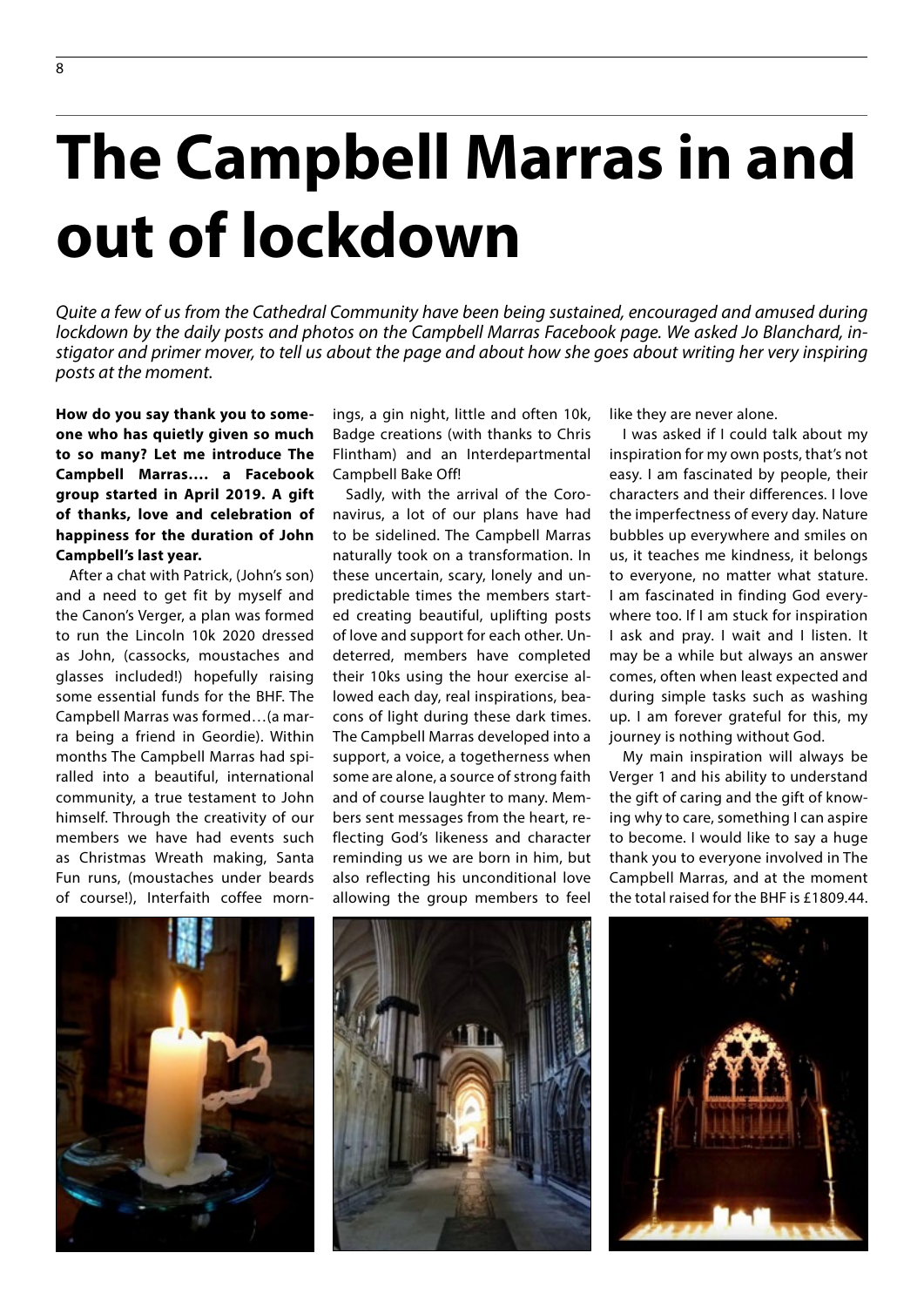

# **Precentor Sal McDougall**

Elaine Johnson

### **After almost three years, we are very sorry to be saying goodbye to our precentor, Sal McDougall.**

In her time with us, Sal has brought innovation which has extended and enhanced the cathedral worship for many. Wanting to work through the liturgy to ensure that the cathedral is a place of welcome to anyone who comes through its doors, she has facilitated several new services such as those for the street homeless, baby loss awareness and Lincoln Pride. Sacred Space, a time for reflection and meditation, one evening a month when the cathedral is closed, has brought many regular attenders from several different churches or none.

Sal has enjoyed working with and supporting the 'high-performing teams who contribute to the cathedral's worshipping life', including a music department which, she feels, consistently produces liturgical music of the highest standard. However, given her talents, knowledge, skills and experience, she is looking forward to her new role as a



deputy director of the Royal School of Church Music, although she says she will very much miss the people who make up the cathedral community: staff, volunteers and those who worship with us. We send Sal and Griff our very best wishes for success in Salisbury; our loss is the RSCM's gain.

#### **HOW TO CONTACT US**

**If you wish to be added to the list for electronic contact, or if you have an article to submit, please remember our new email: [inhouse@lincolncathedral.com](mailto:inhouse%40lincolncathedral.com%20?subject=)  See our editorial policy for more details. Thank you!**

#### **Editor and Editorial Policy**

The current editor is Muriel Robinson, supported by Elaine Johnson and Margaret Campion and with photographs supplied by the editorial team, the Cathedral external communications team and authors.

Decisions on content are made by the editors for each edition of *InHouse*. **Submissions of short articles are welcomed** though it may not always be possible to use all pieces as space is limited; articles are also commissioned to address identified issues. We reserve the right to edit, carry forward or not include submitted articles. Copy for the next edition should be emailed **to the Editors** at [inhouse@lincolncathedral.com](mailto:inhouse%40lincolncathedral.com?subject=) by **August 15th 2020 as attachments in Word format**; accompanying photographs are also welcomed as JPEG files. P**lease don't insert photos, clip art or illustrations into the Word files but send them separately** in as high a resolution as possible. Advice for contributors is available - please email for a copy. Regrettably it is not possible to accept hard copy as we do not have any secretarial resources. If you do not currently receive *InHouse* by email and would like to do so, please email your address to us at [inhouse@lincolncathedral.com.](mailto:inhouse%40lincolncathedral.com?subject=) You will then be sent the link to the uploaded copy on the cathedral website. The electronic version has full colour photographs and is available ahead of the print version, so there are advantages!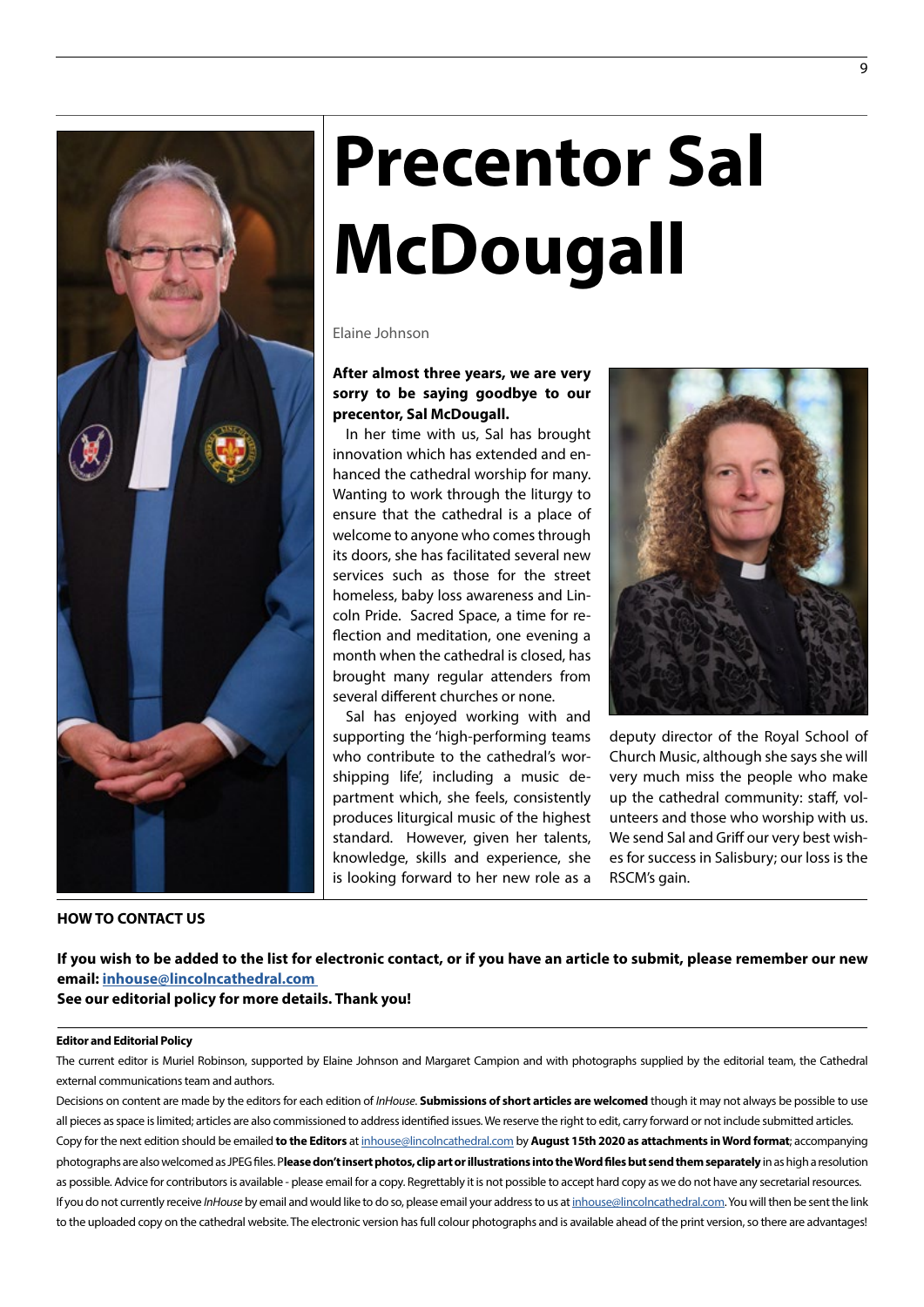# **John Campbell,** Margaret Campion

### **This summer we must say goodbye to John Campbell, the Dean's Verger, who retires after 30 years residence in the cathedral.**

Because of the restrictions of Lock-Down we had to conduct our final interview 'virtually'. This we managed by compiling a list of 10 questions and asking John to respond in his own words. We have tried where possible to use his own words, only adjusting his own text to reflect our own feelings of regret, gratitude and goodwill. Here goes:

John and Pauline arrived in Lincoln on the Feast of the Transfiguration [6th August] 1990. The tragic death of the previous verger created an opportunity which John found irresistible. He had been in Carlisle – his native country – for 5 years but, although not planning to move, as he said, 'When an opportunity like Lincoln comes up, one has to bite the bullet. Two of my [then] favourite cathedrals were Durham and Southwell; I got the size and majesty of Durham and the location of Southwell. Thirty years later we are convinced it was the right move.'

He inherited a well-trained team and notes that he gained 'Brownie Points' when he introduced regular Sundays off! His present team is as strong as the team he inherited but very different. With almost 100 years of collective service, the majority graduates, all with very different talents, they help serve a very different cathedral from that of 1990. He is proud to say that one of the original team, Kate Wilson, is still with us – a testimony to the longevity & commitment of the team to the cathedral.

John has served with eight Deans altogether, four of them at Lincoln Cathedral. When Dean Christine Wilson arrived three years ago, one of her 'strap lines' was 'Shared Endeavour'; John would like to believe that his ministry has been shared with all eight deans he has worked with over forty-two years as a verger.

We asked John what some of his favourite memories were and again, in his own words he responded: 'I cannot be anything but humbled and grateful for the variety of experiences witnessed during my time here, experiences which have been balanced with grandeur and pathos, from weddings of great joy with the Nave filled with 1500 in the congregation and lasting two and a half hours to a simple gathering of a small wedding party at the shrine of St Hugh, the bride being terminally ill – she died within days.'

He says that, as a pacifist he found facilitating military funerals and commemorative services challenging but a privilege; one of his saddest moments was holding and comforting a grieving mother who bravely read a poem at the funeral of her murdered child.

His best memories come from the grandeur of the Royal Maundy: six months in the planning, eight site meetings here in Lincoln and one at Buckingham Palace, 2000 in the congregation, over 100 in the procession, the hardest work he has ever done - but he got paid for it, a whole 10p [a one pence piece a two pence piece a three pence piece and a four pence piece] which hang in memorial on the study wall. 'It was good to get to know HMQ and HRH together, they were like any other married couple – they bickered from beginning to end!'

Filming in the Cathedral is a recent innovation and although John told us he is not a name-dropper ('as I said to the Queen on Maundy Thursday 2000', he added), to work with Tom Hanks, Ian McKellen et al was extraordinary and also, of course, put Lincoln Cathedral on the map for the best of reasons, giving rise to a variety of 'specialist' tours which helped visitors understand the significance of the cathedral and its architecture: orientation, shape, position of the font, significance of the great crossing and the chancel and so on.

The fabric of the building is not, of course, his [total] responsibility but as the first responder he has had alarming moments. An example was dealing with a group of three young teenagers who had climbed their way onto the apex of the nave roof one October night, putting themselves and others in danger as they shouted obscenities down to those who were trying to help them - that is until the flood lights turned off at midnight and they started to take fright and all three wanted their mothers!

John is a prolific and popular public speaker and a great raconteur. He was Mayor's Chaplain on four occasions and he has greatly enjoyed taking the cathedral to the people, promoting its life and work and enriching people's memories of its history and the people who have worked, served and loved it for nearly a thousand years. He has spoken in venues varying from local groups in Lincolnshire to Livery Companies, leading weekends in New Jersey and being the keynote speaker in Nashville, Tennessee, and has a thousand memories he could share – and will – just ask him to speak at your next group meeting! And he has raised a great deal of money for good causes in the process.

Many would say that John has always been the most important member of the cathedral's pastoral ministry team because he, more than any of the staff is always there, seeing regular members to all the services – there are quite distinct congregations – the 8am communion congregation will not get to know those who attend the 9.30 Eucharist and the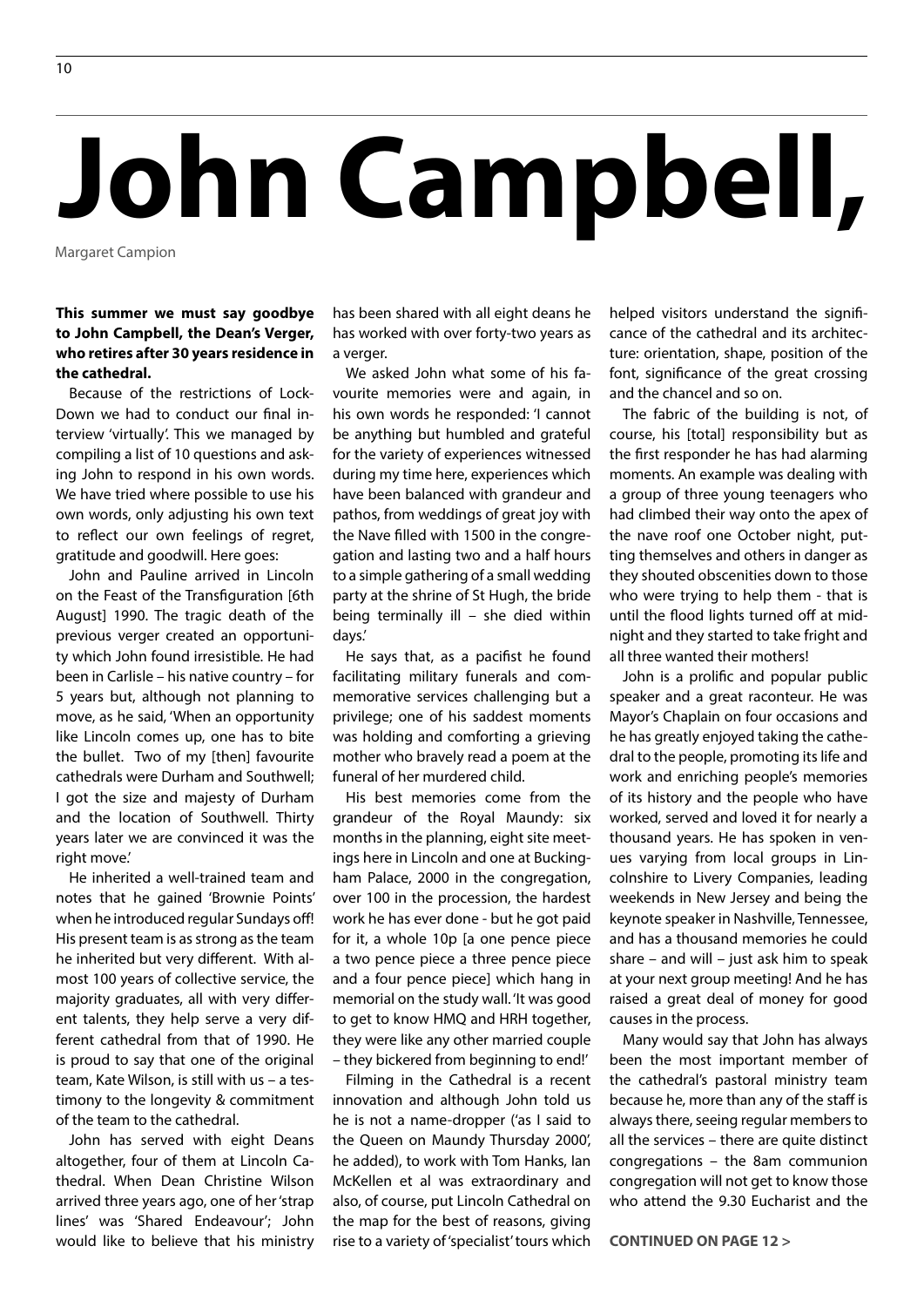# **Dean's Verger**